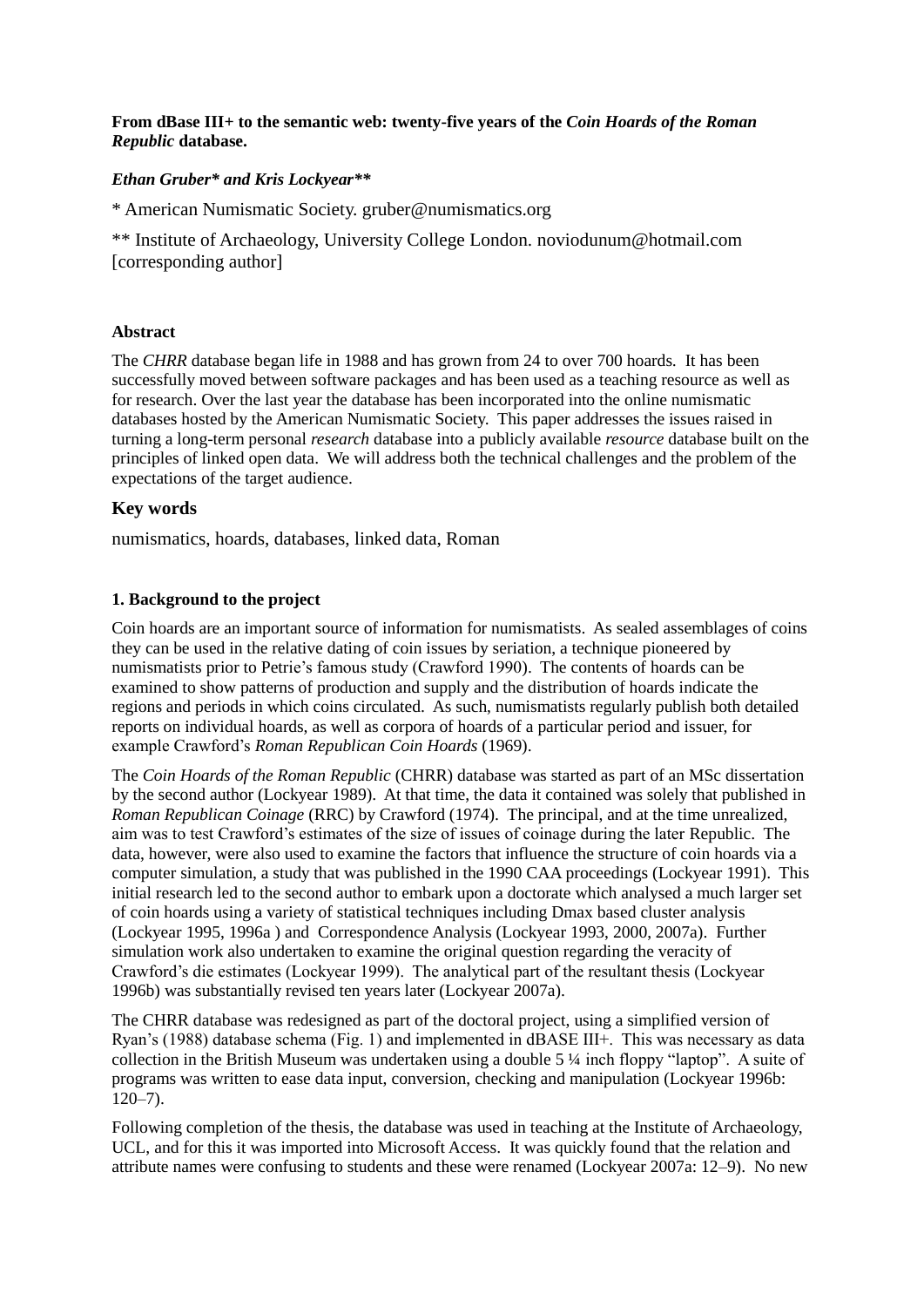data were added to the database until 2006 when a second phase of data collection was undertaken prior to a complete reworking of the analyses (Lockyear 2007a).

Since 2007 new data have been added to the database in a piecemeal fashion, largely to enable specific pieces of research to be undertaken.

Following the publication of *Patterns and Process* the second author was approach by Rick Witschonke of the American Numismatic Society (ANS) with a view to creating an online version of the database which is the subject of this paper. CHRR Online is based on the principles of open linked data.

## **2. Research v. resource?**

Databases can be divided into three broad but overlapping types (Fig. 2). The first type consists of management databases which encompasses library catalogues or the ubiquitous sales databases beloved by writers of manuals. The second category consists of personal research databases. These are created by scholars for a particular project or interest with no intention, at least initially, of making the information publically available. The database application, if any, is basic and task orientated, the data included are restricted to that immediately relevant to the project at hand and it is unlikely that any formal data definition document or manual exists. The creator and user of the database are the same person, and that person understands the limitations of the database, and how to use it. The last type, resource databases, are those created with the express intention of being a publically available resource for scholars, such as the *Celtic Inscribed Stones Project* database.<sup>1</sup> These databases suffer from having to try and predict what sort of data scholars will want, and in having to provide those data in a manner that academics not conversant with SQL and entity relationship diagrams can use.

The CHRR database was conceived and created solely for the purposes of the second author. As such there are gaps in the coverage. For example, few bronze hoards are included and early hoards are largely omitted. On the other hand, some areas, such as hoards from Romania, are very well represented. One major hurdle, therefore, was to create an online resource database from a personal research database in a way that the potential audience will appreciate its limitations and view the product as a glass half full, rather than a glass half empty. These challenges have been met by a process of *informing*, *enhancing*, and *enabling*.

The users of the database have a variety of sources to consult to inform them about the database. CHRR Online includes a FAQ section and help, a paper written for the American Journal of Numismatics (Lockyear forthcoming) is also available from the site as well as links to the original PhD thesis and the relevant section of *Patterns and Process* (Lockyear 1996b, 2007a). The creator of the database is available to answer questions either via email or via various relevant online Bulletin boards.

The process of creating the online version of the database has already enhanced the content by the addition of more detailed information regarding coin types and by the provision of geographical data. In addition, new hoard data added to the CHRR database will be uploaded to the online version on a regular basis. It is planned to extend the coverage of the database as well as to add new hoards as the information becomes available.

Lastly, the web interface enables users to access the data via a variety of searches, to map the results, to plot graphs of the contents of the hoards and so on. Most importantly, it allows users to download the results of their searches to allow them to conduct more detailed analyses if they so wish.

The remainder of this paper examines the technical issues involved in converting a personal research database structured along relational lines into a open access resource database using linked data.

1

<sup>1</sup> http://www.ucl.ac.uk/archaeology/cisp/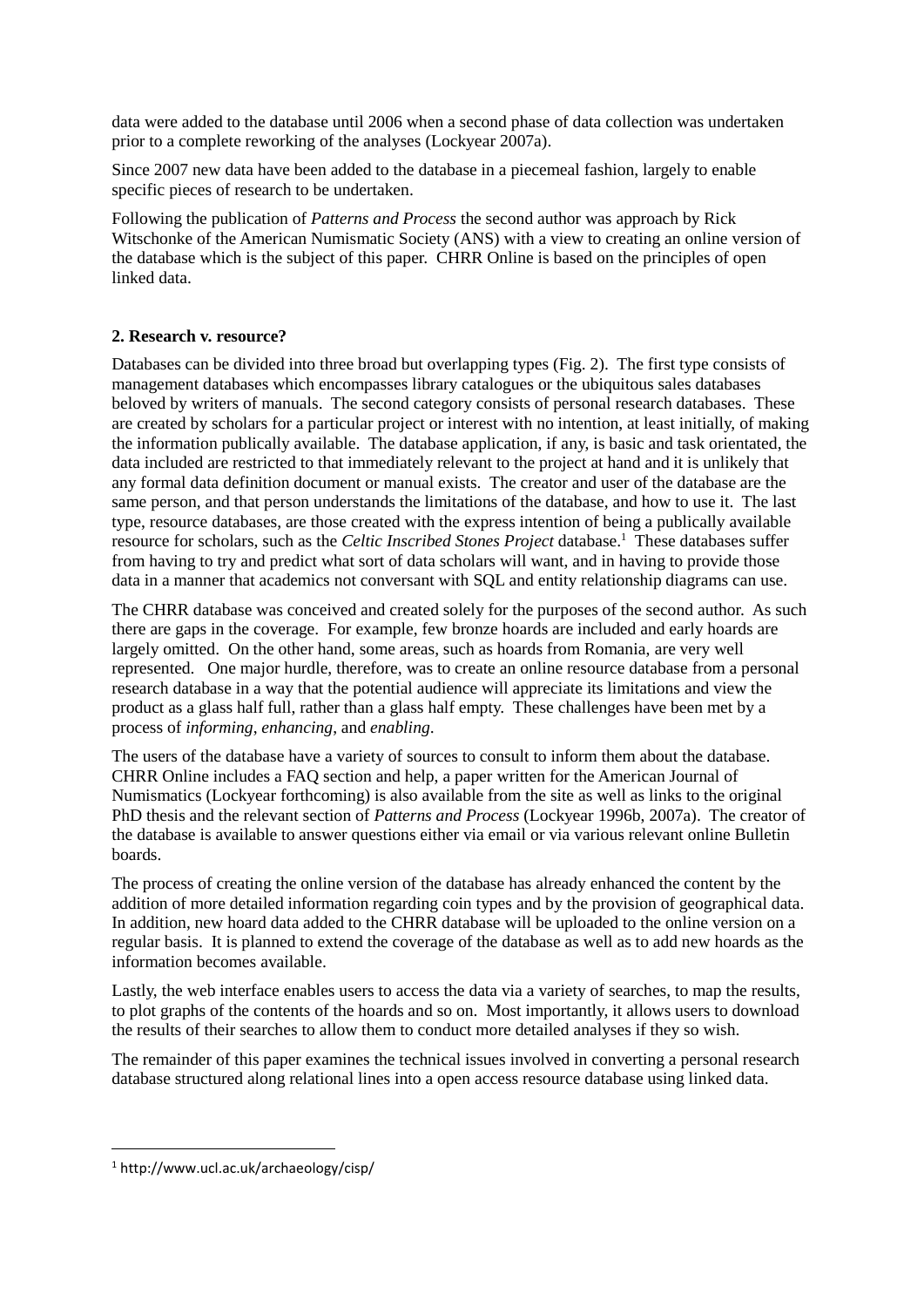## **3. NUDS for Hoards**

With no standard approach to encoding coin hoards electronically, the American Numismatic Society endeavored to develop a draft XML schema in order to address inadequacies in the printed format of hoard catalogues and to serve as an interchange format between existing relational database systems designed for the recording of hoards and finds. To inform the data modeling process, a study of printed hoard publications was undertaken to create a flexible schema capable of representing relatively simple catalogues as well as those hoards published following modern archaeological excavations. To fulfill the former example, i. e., a simple hoard catalogue, *An Inventory of Greek Coin Hoards* (IGCH) (Thompson et al. 1973) was consulted. Listing more than 2,000 Greek coin hoards, a reference in IGCH rarely exceeds a few dozen lines, with the quantity of coins identified by merely mint or ruler. On the opposite end of the spectrum are the many hoards published in the last three decades, such as Bland and Burnett's *The Normanby Hoard* (1988b). In this monograph, each coin is listed with its associated coin type in addition to physical attributes, such as weight and diameter.

CHRR lies somewhere in the middle of this spectrum, with the majority of coins defined by the type corpora, *Roman Republican Coinage* (RRC; Crawford 1974) and *Roman Imperial Coinage* (RIC), but the records contain no specific physical characteristics. The heavy use of RRC and RIC to identify coins in CHRR makes it possible to extract data in the form of RDF directly from Nomisma.org, defined as a "collaborative effort to provide stable digital representations of numismatic concepts and entities" (Gruber et al. forthcoming b).<sup>2</sup> The use of data from Nomisma is especially important in this case because the Access database contained a table for coin types, which on one hand was partially duplicated Nomisma's data, but was also incomplete for it lacked the mints, issuers, legends, and type descriptions that Nomisma's RDF contains. Other coins listed in Lockyear's database which were not identified by existing catalogue numbers are described by a general typology (e.g., "miscellaneous Republican denarius").

The schema for hoards is based largely on the Numismatic Description Standard (NUDS) XML schema, discussed in greater detail in "Linking Roman Coins: Current Work at the American Numismatic Society," presented at CAA 2012 (Gruber et al. forthcoming a). The basic structure of this NUDS-Hoard document is as follows:

- nudsHoard (root element)
- nudsHeader (header)
- descMeta (descriptive metadata)
- title (titles in multiple languages accepted)
- hoardDesc (hoard description)
	- findspot
	- discovery
	- deposit
	- disposition
- contentsDesc (contents description)
	- contents (coins)
	- containers

1

• otherObjects (objects other than coins—ingots, jewelry, etc.)

NUDS-Hoard includes a  $\lt$ nudsHeader $\gt$  which contains metadata about the electronic record itself. The content and structure of this element are identical to that of the  $\langle$ nudsHeader $>$  in NUDS documents. Below the header is Descriptive Metadata which contains two subsections, in contrast to the same section in NUDS, which may contain six descriptive subsections in addition to several sets of descriptors.

The Hoard Description contains information about the find spot: the name and/or coordinates. The find spot can link to URIs defined by Nomisma or the Pleiades Gazetteer (http://pleiades.stoa.org) for

<sup>2</sup>See nomisma.org for more information.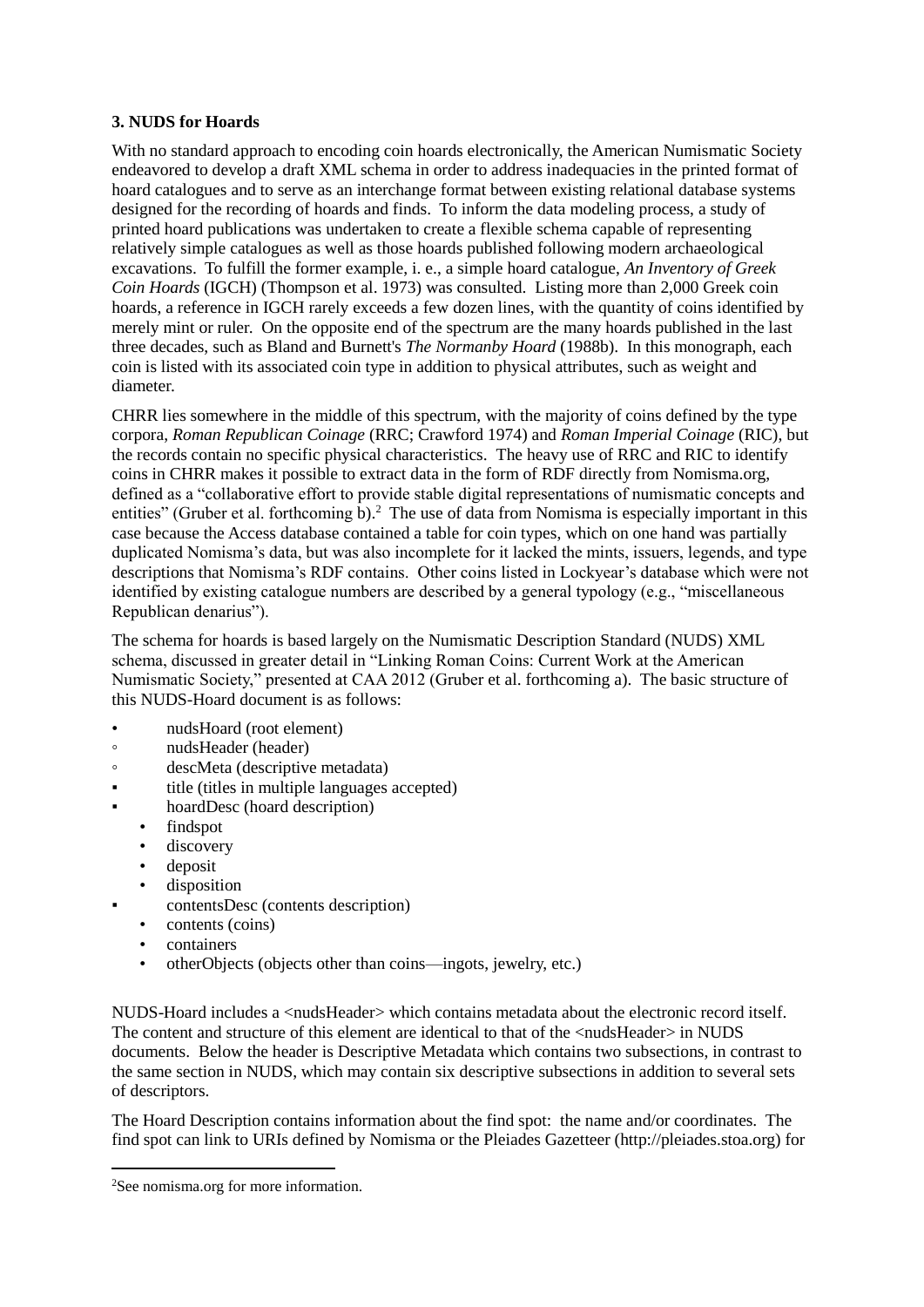ancient places, or Geonames (http://www.geonames.org) for modern ones. CHRR denotes the find spot by modern place name, and therefore Geonames URIs were adopted. The Geonames API allows programmatic extraction of geographic coordinates, facilitating the generation of KML for the mapping of hoards.

Linking to URIs will likely be the most common method of defining the find spot for a hoard, but geographic coordinates can also be explicitly input. These coordinates may be public or private (withheld from the public display of the record on the web). This is particularly advantageous when used in conjunction with URI-defined find spots. The public may see that a hoard was discovered near Lincoln, but specific and highly accurate GPS coordinates of the find spot may be recorded for the benefit of archaeologists and administrators, but blocked from appearance on the web to prevent looting of the site.

The Hoard Description contains information about the discovery of the hoard—the date, type of discovery (excavation, agricultural activity, metal detecting, etc.), the finder(s), or other notes about the circumstances of the discovery. After the discovery section is the deposit date. If this date is not explicitly expressed in the NUDS-Hoard record, the date can be derived programmatically by analyzing the contents of the hoard. The date should be explicit when archaeology provides more accurate context than can be derived from the dates of the coinage, although this is unlikely for Republican hoards. Finally, the Hoard Description contains descriptors for the disposition of the hoard described generally as a whole. The disposition can also be defined on the coin level.

Below the Hoard Description section is the Contents Description, which comprises the bulk of the hoard record. The <contentsDesc> contains three subsections: contents (for listing coinage), containers (for defining the materials, dates, and typologies of the containers in which the hoards were placed), and a listing of other objects found in the hoard. It is possible to internally link containers defined in the hoard record to coins and other objects listed in the Contents Description in order to maintain the relationship between the container and its contents, which may be useful in large hoards which consist of more than one container.

With the structure of the NUDS-Hoard document model generally described, attention must be focused more directly on the structure of the numismatic contents section of the record. Two XML elements may appear in the <contents>: coin and coin group (<coinGrp>). The difference between these two elements is that the latter accommodates a "count" element to denote the quantity of coins which adhere to the descriptors listed within the group. Both elements allow any Descriptive Metadata elements found in NUDS—Physical Description, Typological Description, etc., defined by the NUDS XML namespace. A hoard very generally described by denomination may include one denarius and two quinarii in the structure outlined below:

```
<coin>
```

```
<nuds:typeDesc>
                <nuds:denomination xlink:type="simple" 
xlink:href="http://nomisma.org/id/denarius">Denarius</nuds:denomination>
       </nuds:typeDesc>
\langle \text{coin} \rangle<coinGrp count="2">
       <nuds:typeDesc>
               <nuds:denomination xlink:type="simple" 
xlink:href="http://nomisma.org/id/quinarius">Quinarius</nuds:denomination>
       </nuds:typeDesc>
</coinGrp>
```
Although this structure is simple, statistical analyses can be supported because the data is machinereadable by processors capable of interpreting XML. Denominations are explicitly captured by XML tags which also link Nomisma URIs. The quantity of quinarii is captured in an XML "count" attribute.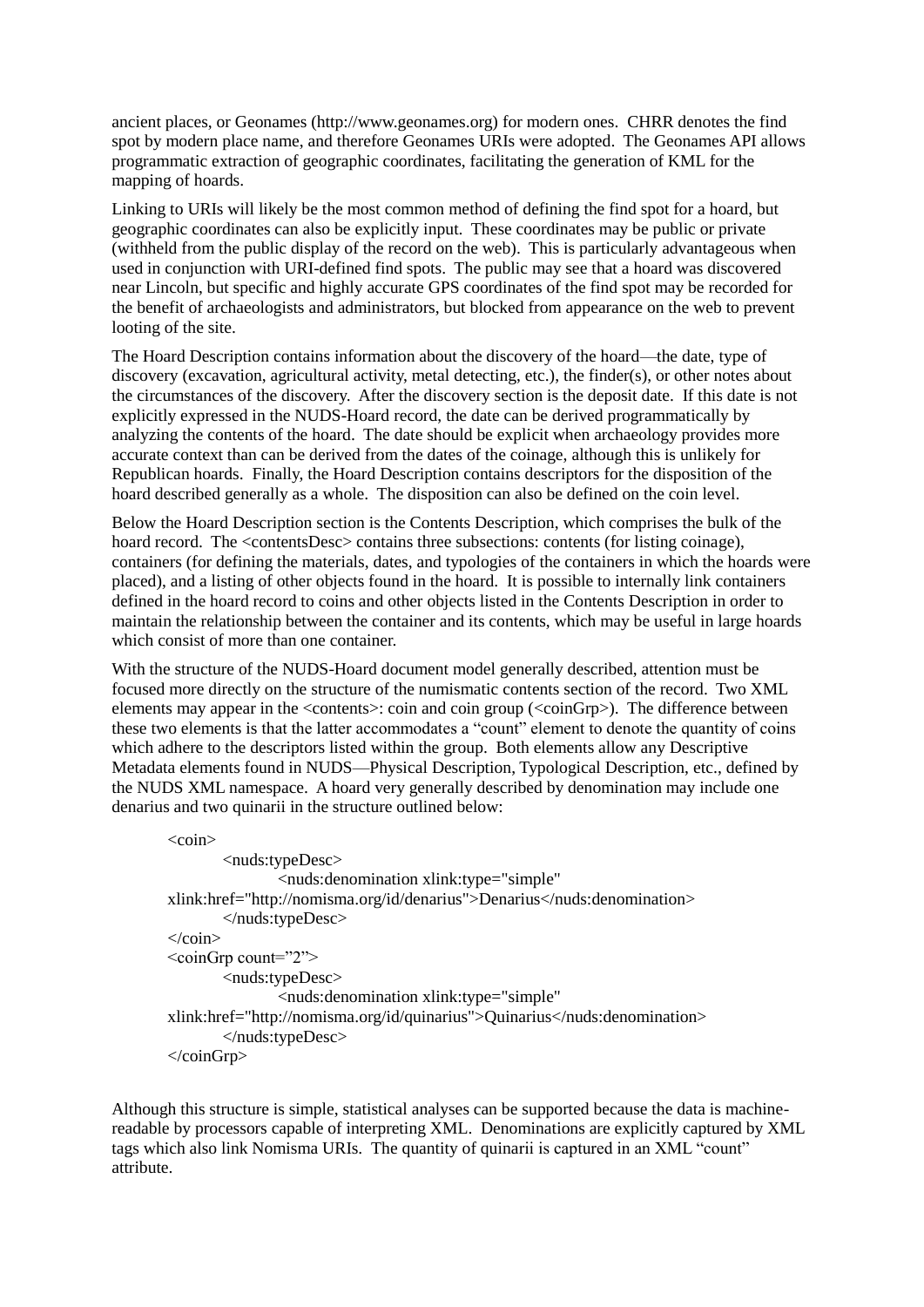One may expand the above XML fragment further by differentiating the two quinarii geographically by separating the <coinGrp> into two coins, each with a Typological Description including the denomination of quinarius, but one minted in Rome and the other Emerita, for example. Legends and type descriptions may also be inserted into the  $\langle \text{typeDesc}\rangle$ . A  $\langle \text{physDesc}\rangle$  element may be added for capturing the weight, diameter, and die axis of each coin. Thus, this approach to listing coins and coin groups within a hoard can accommodate the granular descriptive practices applied by Bland and Burnett in *The Normanby Hoard* (1988a) and other similar publications.

The <typeDesc> within a coin or coin group can also utilize the xlink:href attribute to link to Nomisma URIs:

```
\langle \text{coinGrp count} = "5" \rangle<nuds:typeDesc xlink:href="http://nomisma.org/id/rrc-44.5"/>
\langle \text{coinGrp} \rangle<coin><nuds:typeDesc xlink:href="http://nomisma.org/id/rrc-88.2a"/>
\langlecoin\rangle
```
The fragment above indicates that a hoard comprises of five instances of RRC 44/5 and one of RRC 88/2a. The majority of entries from the Access database were migrated into NUDS-Hoard XML records which contain little more than a reference to a Geonames URI for the find spot and a list of Nomisma URIs for *Roman Republican Coinage* numbers and their associated quantities. The data model is relatively simple, especially compared to the organization of Lockyear's original database schema, but the analyses which may be conducted by users of the public interface are quite sophisticated. CHRR is built upon Numishare, an open-source application for managing and publishing numismatic data, which was heavily modified to support the publication and dissemination of hoard data.<sup>3</sup>

## **4. Numishare for Hoards**

1

From a presentational standpoint, CHRR does not differ significantly from Online Coins of the Roman Empire (OCRE, http://numismatics.org/ocre/) or other Numishare-based digital numismatic collections. There is an HTML interface for searching and browsing the collection of hoards with keyword search and filtering by facets derived from typological attributes. Search results can be delivered in the form of Atom, KML, and CSV. It also contains a Solr facet-based mapping interface. CHRR's most significant departure from other Numishare collections for coins or coin types lies in the HTML representation of the NUDS-Hoard record. While the HTML resource for a hoard is not wholly dissimilar to a coin record in that it contains a textual description of the record (including a list of hoard contents), a mapping component, and a quantitative analysis component, the processes by which these aspects of the HTML view are generated differ substantially.

Before the transformation from XML into HTML can begin, the subject referenced by each unique xlink:href attribute associated with Typological Descriptions are imported into an XSLT variable. By default, the script will look for a NUDS datastream by appending '.xml' to the URI. If the <typeDesc> links to http://nomisma.org, '.nuds' is appended to extract the NUDS/XML model provided by Nomisma. A table row for each coin or coin group in the hoard contents is created. The denomination and date are displayed by default. For those coins or groups which link to coin types on Nomisma or OCRE, the <typeDesc> stored in the XSLT variable associated with that particular URI is passed through an XSLT template to generate a block of HTML which is hidden by default, but may be shown by Javascript with a mouse click. The XSLT template for rendering the Typological Description in hoard records is shared with XSLT for generating HTML views for coins and coin types, and therefore the HTML view of typologies in CHRR is identical to OCRE, complete with links to Nomisma or predefined search results (Fig. 3).

<sup>3</sup>See CAA 2012 paper on Numishare (Gruber et al. forthcoming b).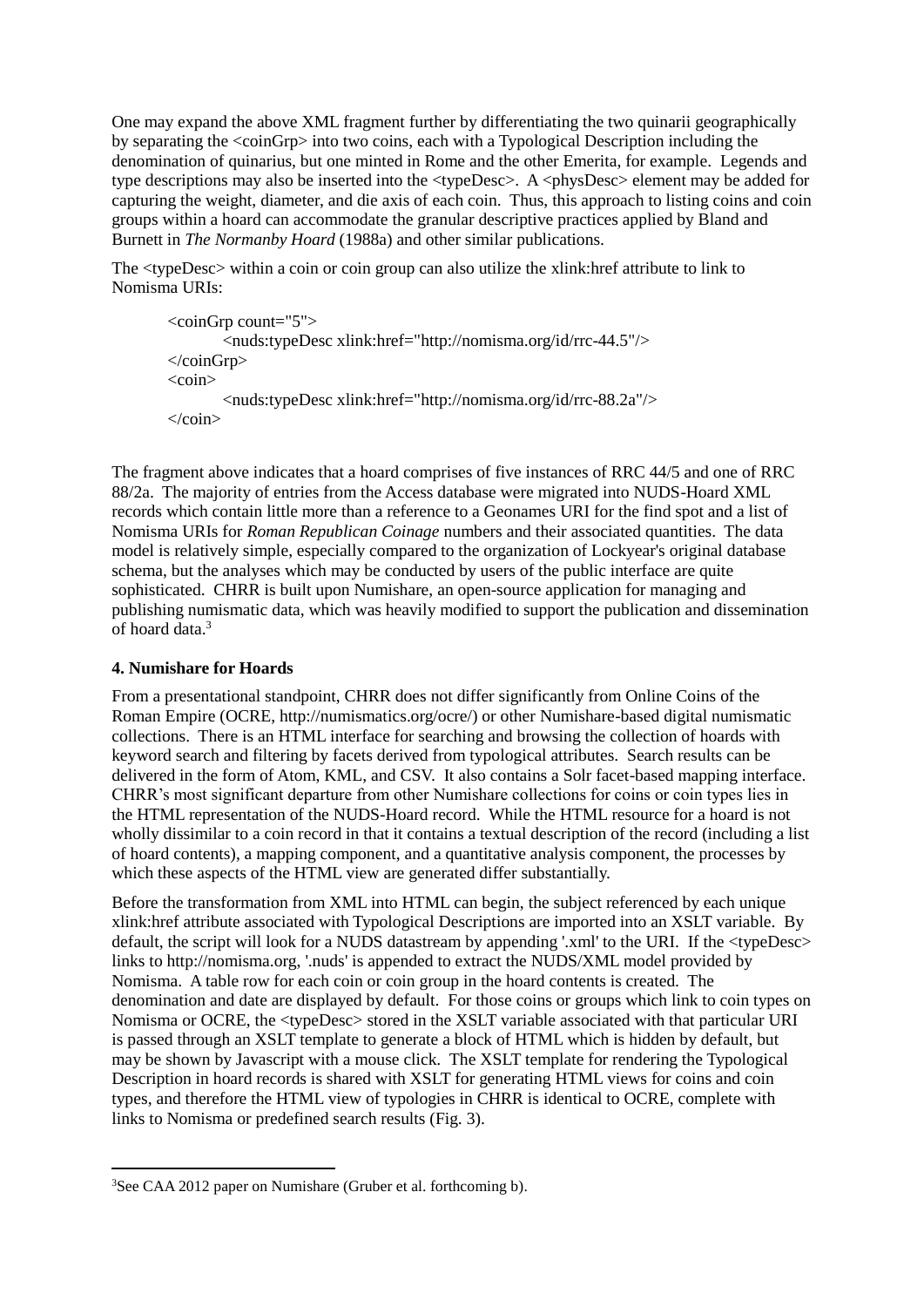#### **5. Visualization and Analysis**

1

CHRR's fundamental mode of visualization is geographic: the record page for a hoard displays a map combined with SIMILE Timeline through the intermediary Javascript library, Timemap.<sup>4</sup> The map for a hoard in CHRR not only shows a point for the findspot and all of the mints associated with it, but the timeline shows every datable coin, which makes it easier for users to get a sense of the temporal, in addition to geographic, distribution of coins found within the hoard (Fig. 4).

One of the most important features of this project is its analytical functionality. Quantitative analysis of hoards provides insight to scholars on the social and economic conditions in the time and place where the hoard was buried. While IGCH (Thompson et al. 1973) is merely a catalogue of hoards containing very little consideration of their contexts, modern hoard statistics are quantified into charts. Further historical context can be ascertained about a particular hoard by comparing its contents to hoards in neighboring geographic areas. A table in *The Normanby Hoard* shows a listing of the percentage of coins per mid-late third century emperor across fourteen different hoards (Bland and Burnett 1988a: 116). The format of the data in *The Normanby Hoard* is purely tabular, but more recent publications, such as *Coin Hoards X* (Hoover et al. 2010) include computer-generated graphs. Wright (2010) includes a column chart showing the percentages of coins in two hoards originating from various mints. The following page in this article includes a representation of these data in a table. In an article about the Gaziantep Hoard in the same volume, Meadows and Houghton (2010: 147) include pie charts showing the geographic origins and general categories (Seleucid, Alexanders, etc.) of its contents. According to Hoover, many charts published in this volume were generated in Microsoft Excel and submitted as images exported directly from that program or post-processed in Adobe Illustrator to improve the layout for publication (Fig. 5, which is based on the data reproduced in Fig. 6). Thus, each chart required manual entry into a spreadsheet the categories and values desired for visualization. The scholar is limited by the time available to create new spreadsheets in the categories desired for statistical analysis. A comprehensive database solution like CHRR dramatically improves upon the spreadsheet-based method of chart generation used even in current hoard publications.<sup>5</sup>

With these charts and tables as a model for the arrangement and display of data to which scholars are accustomed, it was immediately apparent that Numishare should be adapted to replicate these statistical analyses and visualizations. With a broader set of typological fields available through Nomisma-defined coin types, it is possible to quantify hoards not only by ruler or denomination, but by mint, region, material, dynasty, date, or even deity. The final category, deity, is rarely, if ever, analyzed in printed hoard catalogues, which is striking considering the distribution of deities may lend insight into a hoard's possible religious context (e.g., votive deposits of coins within a sanctuary).

Hoard analyses are available through two avenues in CHRR: on the record page for a particular hoard, under the "Quantitative Analysis" tab, and through the "Analyze Hoards" page, which is accessible from the navigation menu. The user may select from a variety of options to generate results which may be visualized in the form of charts using the Javascript library, Highcharts (Fig. 7), or downloaded in a CSV file. For chart visualizations, the user may select the numeric response type between the options of count and percentage (of total coins in a hoard), as well as cumulative percentage when analyzing dates. Next, the user selects the chart format: bar and column for most typologies, but a variety of linear graph options are available for date visualizations. Next, the user may select one or more typological categories listed above, such as denomination or mint. Finally, the user may select hoards for comparison. When visualizing data in chart form, the user may select up to 8 hoards for comparison or up to 30 for generating a CSV file. It may take up to 10 or 15 seconds to process 30 hoards for comparison, which is a significant improvement over manual methods

<sup>4</sup>SIMILE Timeline is an open source chronological Javascript library developed by MIT http://www.similewidgets.org/timeline/). Timemap is developed by Nick Rabinowitz, which is a library that interlinks the timeline function with Google or OpenLayers maps. It is open source and available through Google Code at http://code.google.com/p/timemap/.

<sup>5</sup>See figures on page 258 and 259 of Hoover et al. (2010). Fig. 6 shows the tabular format of the table represented graphically by Fig, 5.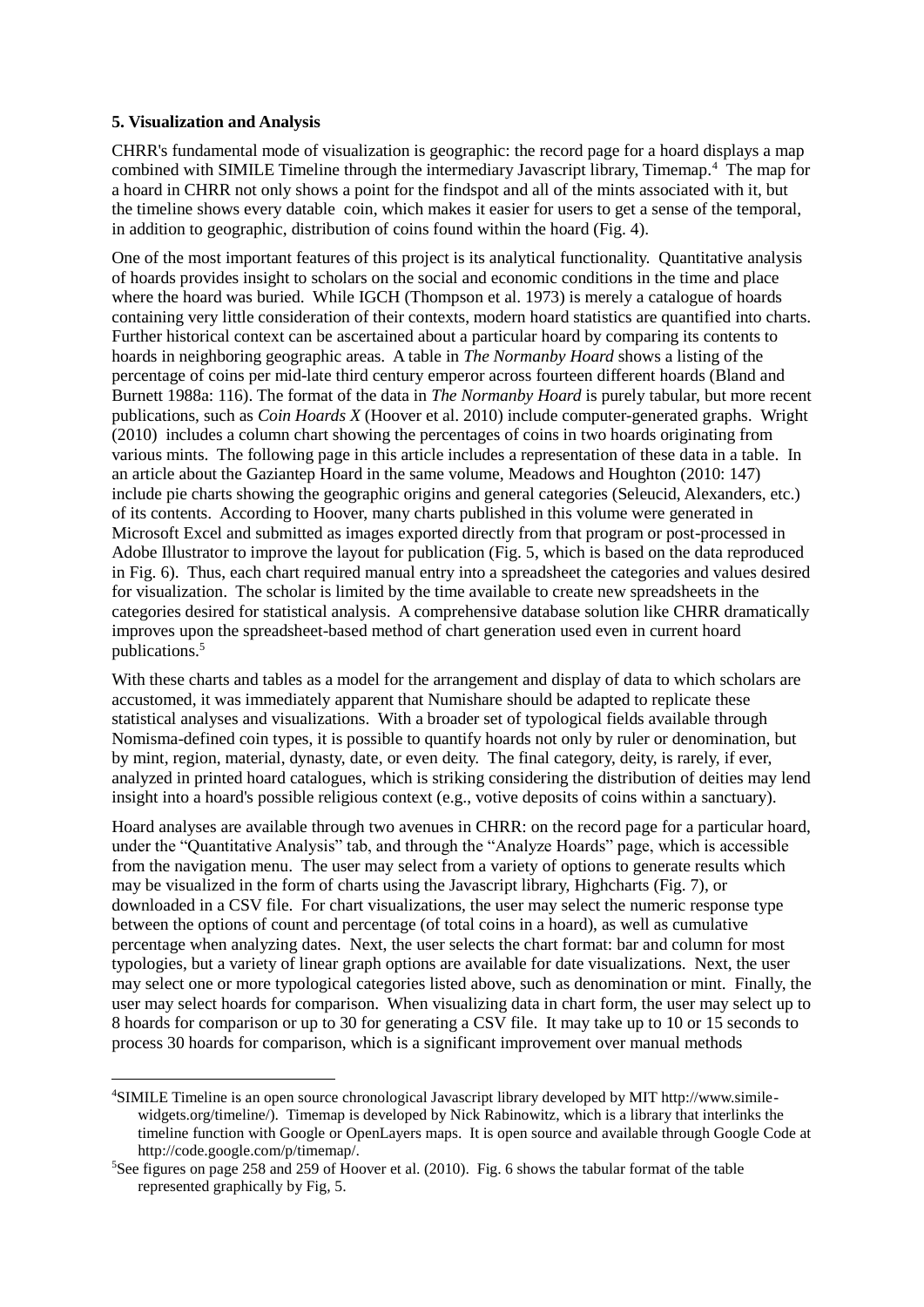employed before the availability of computers for calculating the data. The scholar is no longer restricted to the presentation of data provided by Bland and Burnett (1988b), for example, but now has greater control over setting the parameters of his or her own research questions.

With respect to CHRR, Numishare introduces an option to generate linear graphs based on the cumulative percentage of issue dates within a hoard. This type of graph shows the temporal extent of the hoard, with particular focus on the most vigorous periods of hoarding activity. Perhaps no Republican hoard illustrates this more than the one found at Actium, where nearly 80% of its contents are denarii issued in 31 B.C. by Mark Antony (all from uncertain mints) and buried shortly thereafter (Fig. 8).

# **6. Integrating CHRR Data into OCRE**

Of the 694 hoards currently cataloged in CHRR, 72 contain references to Augustan types defined in RIC Volume I. These are 72 findspots which can be incorporated in to the maps of OCRE for perhaps one-quarter of all Augustan coin types. As part of its architecture, OCRE employs an Apache Fusekibased RDF database and SPARQL endpoint for associating objects (whether physical coins or coin hoard records) with imperial coin types.<sup>6</sup> The RDF describing a hoard associates its own URI to URIs of coin types by means of the Nomisma-defined nm:type\_series\_item. There may be many nm:type\_series\_item references in the RDF for each hoard. In the case of CHRR, most types will be be attributed to RRC numbers in Nomisma, but a significant minority link to types in OCRE. See below, an abbreviated RDF fragment (numerous RRC type references have been omitted):

#### <rdf:RDF>

<u>.</u>

```
 <rdf:Description rdf:about="http://numismatics.org/chrr/id/CAP">
    <dcterms:title xml:lang="en">Capilna (Romania; CAP)</dcterms:title>
    <dcterms:publisher>American Numismatic Society</dcterms:publisher>
    <nm:findspot>
        <rdf:Description rdf:about="http://www.geonames.org/682812/">
            <geo:lat>46.73333</geo:lat>
              \langlegeo:long>22.1\langlegeo:long>
        </rdf:Description>
    </nm:findspot>
     <nm:closing_date rdf:datatype="xs:gYear">-0004</nm:closing_date>
    <nm:type_series_item rdf:resource="http://nomisma.org/id/rrc-44.5"/>
    <nm:type_series_item 
rdf:resource="http://numismatics.org/ocre/id/ric.1(2).aug.287"/>
   </rdf:Description>
\langle \text{rdf:RDF} \rangle
```
This RDF associates the Căpîlna  $(CAP)^7$  hoard in CHRR with two coin types listed amongst its contents: RRC 44/5 and RIC Augustus 287. Additionally, the find spot is defined by the Geonames place, http://www.geonames.org/682812/, which defines Căpâlna, Romania.<sup>8</sup> Once this RDF has been inserted into the triplestore, the OCRE record for Augustus 287 will immediately show a point on its map for this small Romanian town. The XSLT stylesheet which generates the KML file for this coin type (http://numismatics.org/ocre/id/ric.1(2).aug.287.kml) uses SPARQL to query its findspots from the triplestore and process them into KML Placemarks. The closing date, defined by Nomisma as http://nomisma.org/id/closing\_date and shown in the fragment above as nm:closing\_date, can be used to insert dates into the KML, making it possible to render the temporal extent of a coin type's circulation in OCRE using the TimeMap library (Fig. 9).

<sup>6</sup>See [http://jena.apache.org/documentation/serving\\_data/](http://jena.apache.org/documentation/serving_data/) for more information on Apache Fuseki.

<sup>&</sup>lt;sup>7</sup> Each hoard is given a three-letter primary key which is hoped will become the standard identifier for Roman Republican coin hoards.

<sup>&</sup>lt;sup>8</sup> CHRR uses place names as given in the original publications. Romanian orthography was changed in the early 1990s leading to most instances of î being replaced by â.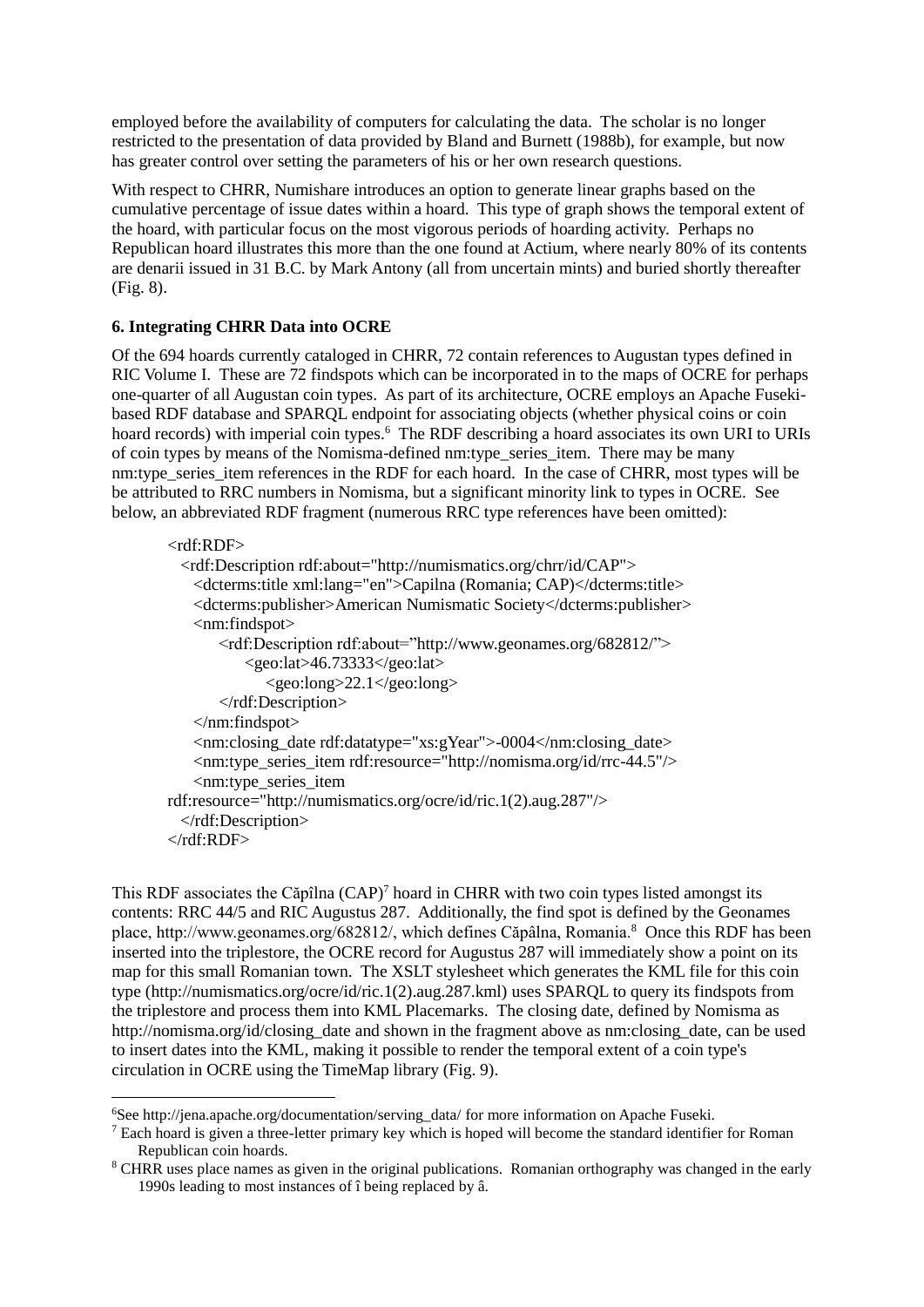## **7. Conclusions**

In general, numismatists have quickly embraced the benefits of the world wide web, and of online databases. The majority of these databases, however, are of collections, either personal or museumbased such as those of the ANS or the British Museum. Surprisingly, data about coin assemblages, be they hoards or site finds, are harder to find online despite the long history of the use of computer software to manipulate those data (e.g., Reece 1991, see also Lockyear 2007b). Exceptions include the *Iron Age and Roman Coins from Wales* data which can be downloaded from the ADS website (Guest and Wells 2007), and metal detected finds from the UK available from the Portable Antiquities Scheme website.<sup>9</sup> Two new coin hoard projects, one looking at Romano-British finds and one looking at other Roman hoards, are due to begin in 2013. It is hoped that the work of the European Coin Find Network and the Nomisma project in defining numismatic concepts and creating stable digital representations of them, will enable the various projects to employ compatible terminology and allow the development of truly useful cross–database search and analysis tools.

## **Acknowledgments**

The authors would like to thank Rick Witschonke for providing the initial impetus for the project and for coordinating its development, and to Arianna Traviglia for organizing the CHRR Online launch at CAA2013 . The second author would also like to thank Michael Crawford for allowing access to his records now housed in the Department of Coins and Medals**,** and to the many members of the Department past and present for facilitating that access.

## **Bibliography**

Bland, R., and A. Burnett 1988a. "Normanby, Lincs: 47909 radiates to 289", *in* Bland and Burnett 1988b: 114–215.

Bland, R., and A. Burnett eds. 1988b. *The Normanby Hoard and other Roman coin hoards.*  Coin Hoards from Roman Britain Vol VIII. London: British Museum Press.

Crawford, M. H. 1969. *Roman Republican Coin Hoards*. London: Royal Numismatic Society.

Crawford, M. H. 1974. *Roman Republican Coinage.* Cambridge: Cambridge University Press.

Crawford, M. H. 1990. "From Borghesi to Mommsen: The creation of an exact science." In *Medals and Coins from Budé to Mommsen,* edited by M. H. Crawford, C.R. Ligota and J.B. Trapp, 125–32. London: Warburg Institute Surveys and Texts XXI.

Gruber, E., G. Bransbourg, and A. Meadows, forthcoming a. "Linking Roman Coins: Current Work at the American Numismatic Society." In *Computer Applications and Quantitative Methods in Archaeology,* proceedings of a conference held in Southampton, UK, 2012.

Gruber, E., S. Heath, A. Meadows, D. Pett, K. Tolle, and D. Wigg-Wolf, forthcoming b. "Semantic Web Technologies Applied to Numismatic Collections." In *Computer Applications and Quantitative Methods in Archaeology,* proceedings of a conference held in Southampton, UK, 2012.

Guest, P, and Wells, N. (2007) *Iron Age and Roman Coins from Wales* [data-set]. York: Archaeology Data Service [distributor] (doi:10.5284/1000263).

Hoover, O., A, Meadows and U. Wartenberg eds. 2010. *Coin Hoards X. Greek Hoards.* New

1

<sup>9</sup> http://finds.org.uk/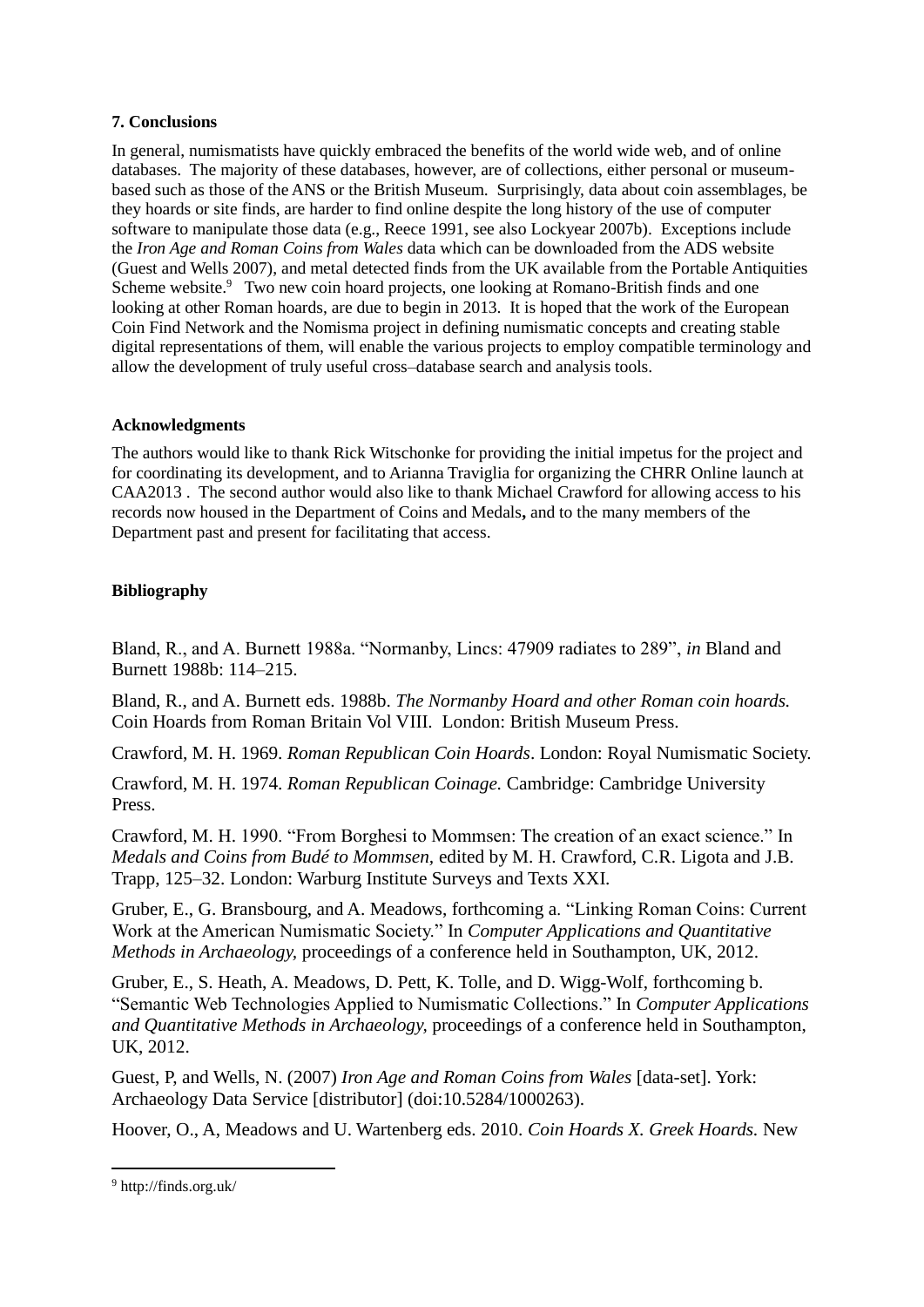York and London: American Numismatic Society and the Royal Numismatic Society.

Lockyear, K. 1989. *A Statistical Investigation of Roman Republican Coin Hoards.* Master's dissertation, University of Southampton.

Lockyear, K. 1991. "Simulating coin hoard formation." In *Computer Applications and Quantitative Methods in Archaeology 1990* edited by K. Lockyear & S. P. Q. Rahtz, 195–206. Oxford. British Archaeological Reports International Series 565.

Lockyear, K. 1993. "Coin hoard formation revisited. . ." In *Computer Applications and Quantitative Methods in Archaeology 1992* edited by J. Andresen, T. Madsen and I. Scollar, 367–376. Aarhus: Aarhus University Press.

Lockyear, K. 1995. "The supply of Roman Republican denarii to Romania." *Studii și Cercetări de Numismatică* 11: 85–102.

Lockyear, K. 1996a. "Dmax based cluster analysis and the supply of coinage to Iron Age Dacia." In *Computer Applications and Quantitative Methods in Archaeology CAA95* edited by H. Kamermans and K. Fennema, 165–178. Leiden: Institute of Prehistory, University of Leiden.

Lockyear, K. 1996b. *Multivariate Money. A statistical analysis of Roman Republican coin hoards with special reference to material from Romania.* Ph.D. thesis, Institute of Archaeology, University College London.

Lockyear, K. 1999. "Hoard structure and coin production in antiquity — an empirical investigation." *Numismatic Chronicle* 159: 215–243.

Lockyear, K. 2000. "Experiments with Detrended Correspondence Analysis." In *Computer Applications and Quantitative Methods in Archaeology 1996,* edited by K. Lockyear, T. J. T. Sly and V. Mihailescu-Bîrliba, 9–17. Oxford: British Archaeological Reports International Series 845.

Lockyear, K. 2007a. *Patterns and Process in Late Roman Republican coin hoards 157–2 BC* Oxford: British Archaeological Reports International Series 1733.

Lockyear, K. 2007b. "Where do we go from here? Recording and analysing Roman coins from archaeological excavations." *Britannia* 38: 211–24.

Lockyear, K. forthcoming. "The *Coin Hoards of the Roman Republic* database: the history, the data and the potential." Paper submitted to the American Journal of Numismatics.

Meadows, A. and A. Houghton 2010. "The Gaziantep Hoard, 1994 (CH 9.527; 10.308)," In *Coin Hoards*, edited by Oliver D Hoover, Andrew Meadows, and Ute Wartenberg. Vol. X. New York; Oxford: American Numismatic Society.

Reece, R. 1991. *Roman Coins from 140 sites in Britain.* Cotswold Studies IV. Cirencester: Cotswold Press, provisional edition.

Ryan, N. S. 1988. *Fourth Century Coin Finds in Roman Britain: a Computer Analysis.* Oxford: British Archaeological Reports British Series 183.

Thompson, M., O. Markhølm and C. M. Kraay 1973. *An Inventory of Greek Coin Hoards.* New York: American Numismatic Society.

Wright, N. 2010. "A Late Seleukid Bronze Hoard, c. 1988 (CH 10, 349)," *in* Hoover et al. 258–259.

### **List of Figures**